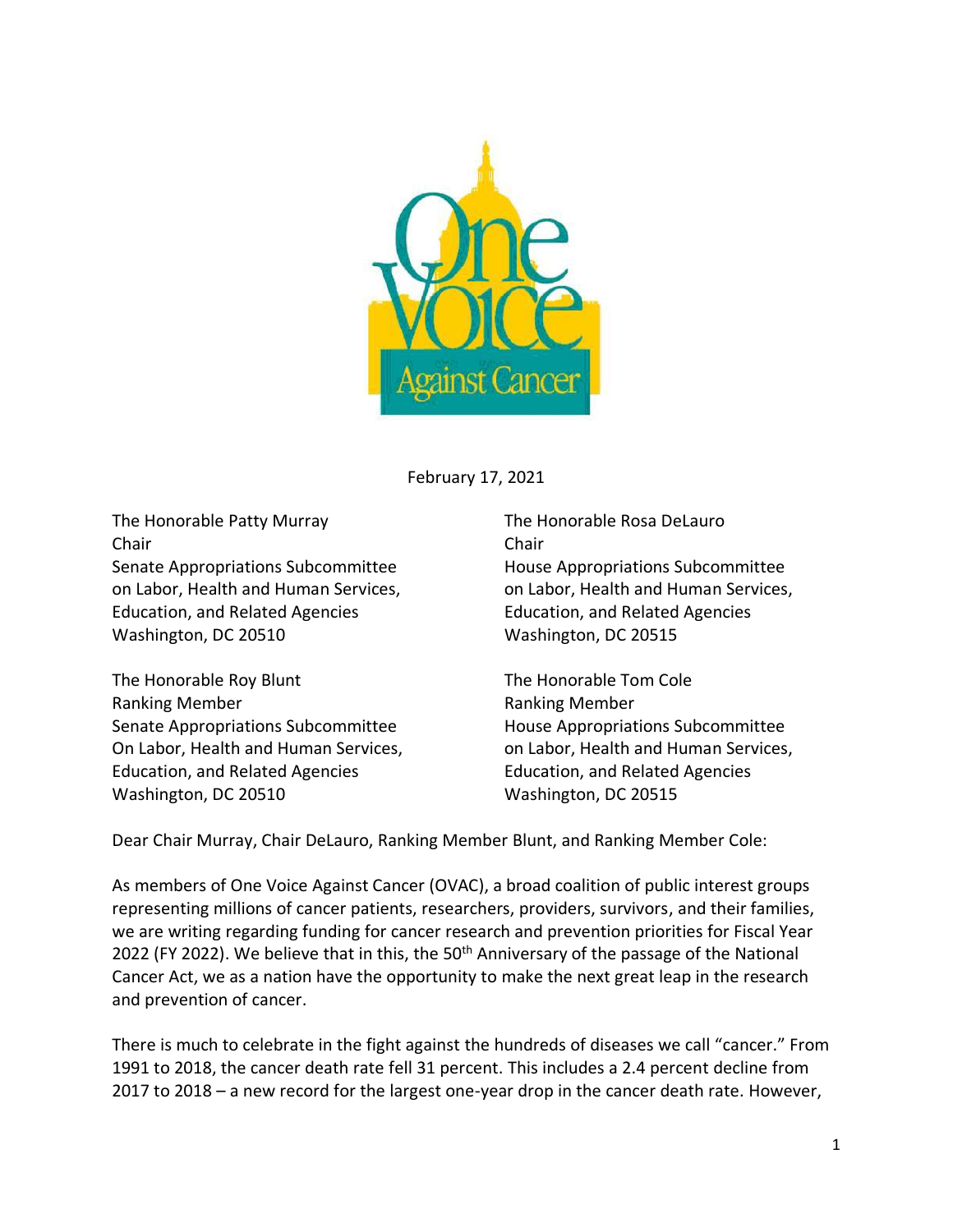cancer is still the second most common cause of death in men and women in the U.S. In 2021, almost 1.9 million new cancer cases will be diagnosed, and more than 600,000 people will die from cancer.

Cancer is a disease that affects everyone, but it doesn't affect everyone equally. A close look at cancer incidence and mortality statistics reveals that certain groups, such as African Americans, Alaska Natives, Asian Americans, Hispanics/Latinos, Native Americans, Native Hawaiians/Pacific Islanders, and rural populations are more likely than the general population to suffer from cancer and its associated effects, including premature death. For instance, the death rate for Black men with prostate cancer is more than double that of men in every other population. Black women have a 40 percent higher breast cancer death rate than white women, even though their diagnosis rates are slightly lower.

There are still some cancers for which survival rates are dismally low with few, if any, effective treatments. In 2021, approximately 44 percent of patients will be diagnosed with a cancer that has a five-year survival rate below 50 percent. Research is critical so that we can develop additional treatments and tools to ensure that more Americans survive a cancer diagnosis.

Additionally, the National Cancer Institute (NCI) reports that we may see a rise in cancer mortality rates for the first time in almost 30 years because of the impacts from COVID-19. The COVID-19 pandemic has caused reduced access to care for cancer patients including delays in cancer screening, diagnosis, and treatment. These delays will likely lead to a rise in late-stage diagnoses and cancer deaths in the years to come.

## **COVID-19 and Cancer Research:**

The impact of COVID-19 on the cancer research ecosystem is severe, and relief is needed to address both short- and long-term impacts on labs, researchers, and clinical trials. Cancer clinical trials play a pivotal role in advancing cancer care and treatment. The results of clinical trials and the broader drug development process can take years to realize, meaning that, without aggressive measures to mitigate the impact, the full effect of these disruptions on therapeutic innovation in cancer care is likely to be felt for years to come.

During the first several months of the pandemic, accrual to cancer clinical trials plummeted across the country, and while adaptations to allow telemedicine visits and other adjustments have allowed sites to begin to recover, over-all harm remains. The unforeseen costs associated with the pandemic have been a substantial burden to an already overburdened medical system. NCI-designated cancer centers across the country report that cancer clinical trial accrual—the number of individuals enrolling in cancer clinical trials—is down by about half from a year ago.

Substantial costs have been incurred during the shut-down, and there will be significant costs for the ramp-up of research activities and clinical trials**. We therefore urge Congress to provide the National Institutes of Health (NIH) with at least \$15.5 billion to respond to the COVID-19**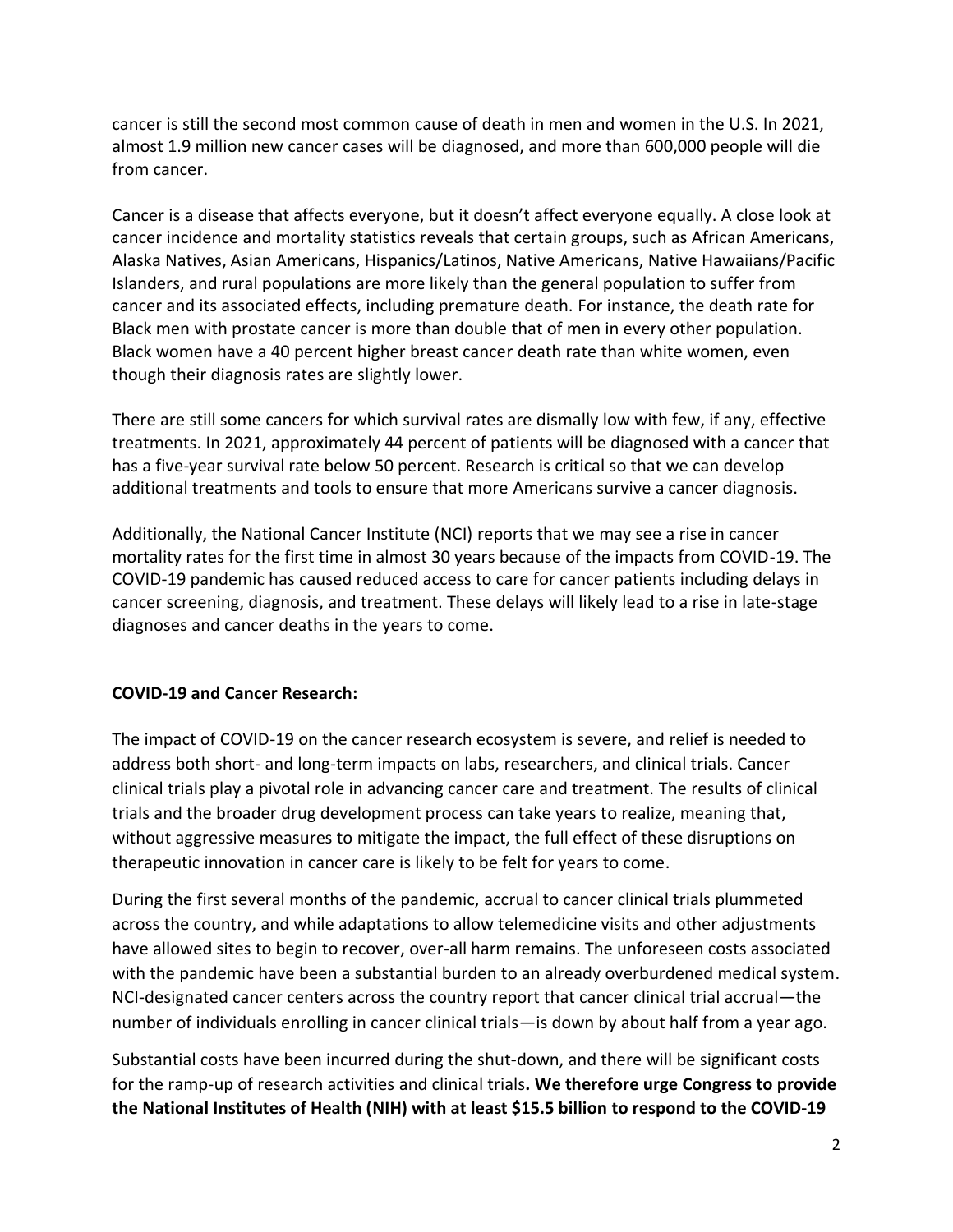**emergency. We urge that, of this amount, at least \$10 billion be directed to restore the research ecosystem so we can continue to make progress in the fight against cancer and other diseases.**

## **Fiscal Year 2022 Priorities:**

Congressional support and commitment to cancer research and prevention is more crucial now than ever before. For the last 50 years, every major medical breakthrough in cancer can be traced back to the NIH and the NCI. We know that investment in research at the NIH and NCI leads to lives saved.

The NCI is experiencing a demand for research funding that is far beyond that of any other Institute or Center (IC). Between FY 2013 and FY 2019, the most recent year for which data are available, the number of R01 grant applications to NCI rose by **50.6 percent**. For all other ICs during that time, the number of R01 applications rose by just **5.6 percent**.

As a result of this extraordinary demand from the scientific community, the RPG success rate at NCI dropped from 13.7 percent in FY 2013 to 11.6 percent in FY 2019. This is a situation unique to NCI, at a time when cancer researchers are making historic advances in new treatments and therapies. The success rate for NIH overall during that same period rose from 16.8 percent to 21.2 percent.

Thanks to bipartisan, bicameral leadership, Congress has increased funding for NIH by \$12.9 billion over the past six years. We are especially grateful that Congress has highlighted the need for dedicated funding to address the precipitous decline in the success rate for the Research Project Grant (R01) applications at NCI. Significant, sustained funding increases for NCI are essential to raising the R01 success rate and ensuring progress in the fight against cancer continues.

**Therefore, OVAC recommends at least \$46.111 billion for NIH in FY 2022, a \$3.177 billion increase over the comparable FY 2021 funding level, which would allow the NIH's base budget to keep pace with the biomedical research and development price index (BRDPI) and provide meaningful growth of 5 percent. For NCI, we recommend \$7.609 billion, the amount proposed by NCI in its FY 2022 professional judgment budget.**

Preventing cancer is also critically important. About half of the over 600,000 cancer deaths that will occur this year could be averted through the application of existing cancer control interventions. The Centers for Disease Control and Prevention's (CDC's) Division of Cancer Prevention and Control (DCPC) provides key resources to states and communities to prevent cancer by ensuring that at-risk, low-income communities have access to vital cancer prevention programs. However, access to potentially lifesaving screenings is not always equitable, creating significant disparities in cancer outcomes. The consequence of such disparities is that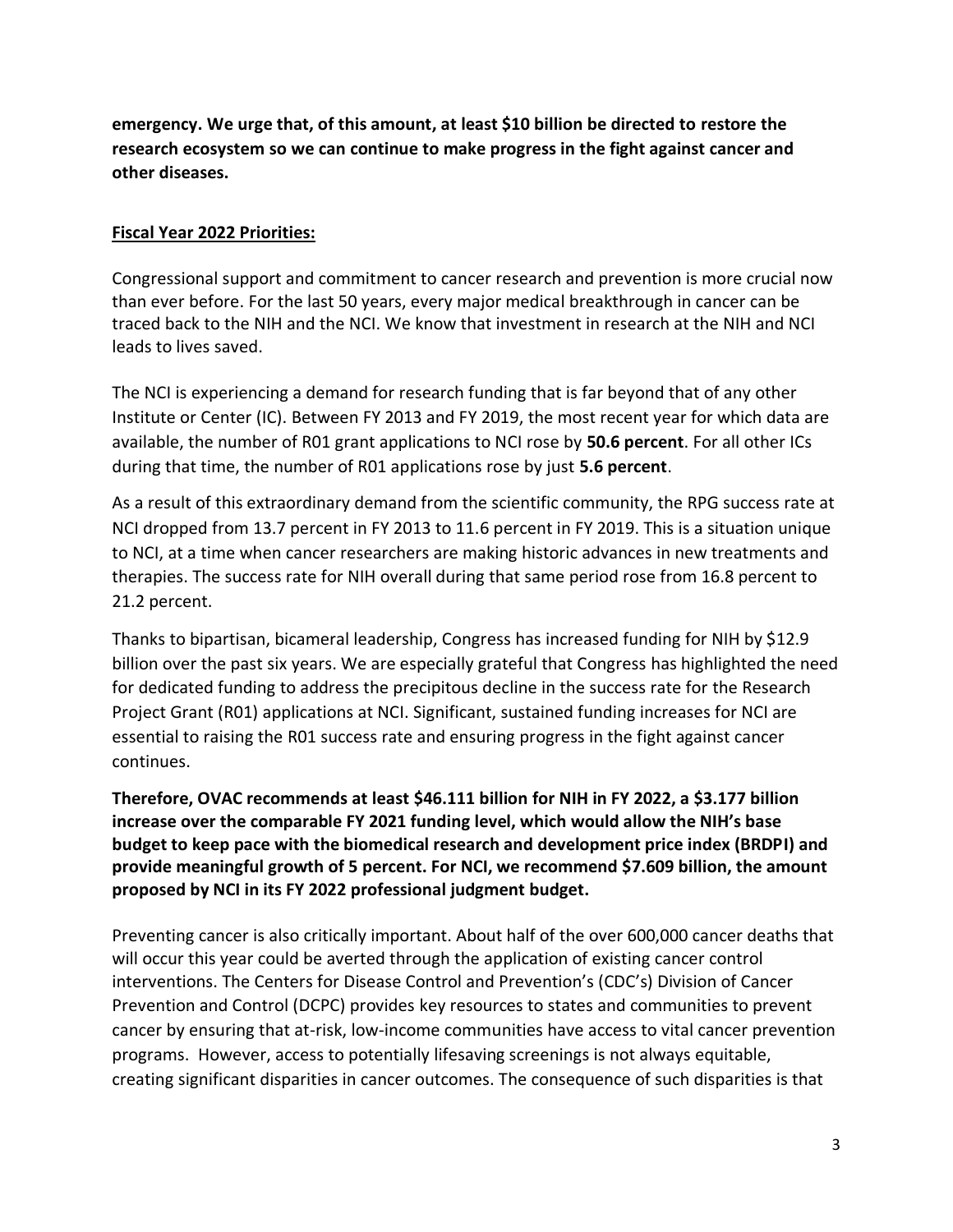cancer is more often diagnosed at later stages when options for treatment may be limited and the odds for survival are lower.

Although we have seen declines in the cancer death rate overall, progress is slowing for cancers that are amenable to early detection through screening (e.g., breast cancer, prostate cancer, and colorectal cancer), and substantial racial and geographic disparities persist for highly preventable cancers, such as those of the cervix and lung. COVID-19's impact on screening and the early-detection of cancer will only exacerbate these disparities. Additionally, job losses resulting from the pandemic have left many Americans without health insurance, increasing the need for robust cancer screening programs at the CDC.

Addressing the backlog of cancer screenings for those without adequate health coverage will place a new burden on existing cancer screening programs, which have long been underfunded. CDC's programs help ensure that Americans have options for cancer screening regardless of income or insurance status. Increased investment in the equitable application of existing cancer control interventions as spearheaded by CDC's DCPC will accelerate progress in the fight against cancer. **For this reason, OVAC recommends \$559 million overall for DCPC, an increase of \$173.1 million over the FY 2021 level.** 

Below please find an overview of OVAC's program level requests in the Labor-HHS bill:

National Institutes of Health (NIH) - *\$46.111 billion, including:* 

- National Cancer Institute (NCI): *\$7.609 billion*
- National Institute on Minority Health and Health Disparities (NIMHD): *\$419.8 million*
- National Institute on Nursing Research (NINR): *\$187.9 million*

Centers for Disease Control and Prevention (CDC) Cancer Programs - *\$559 million, including:* 

- National Comprehensive Cancer Control Program: *\$50 million*
- National Program of Cancer Registries: *\$70 million*
- National Breast and Cervical Cancer Early Detection Program: *\$275 million*
- Colorectal Cancer Control Program: *\$70 million*
- National Skin Cancer Prevention Education Program: *\$5 million*
- Prostate Cancer Awareness Campaign: *\$35 million*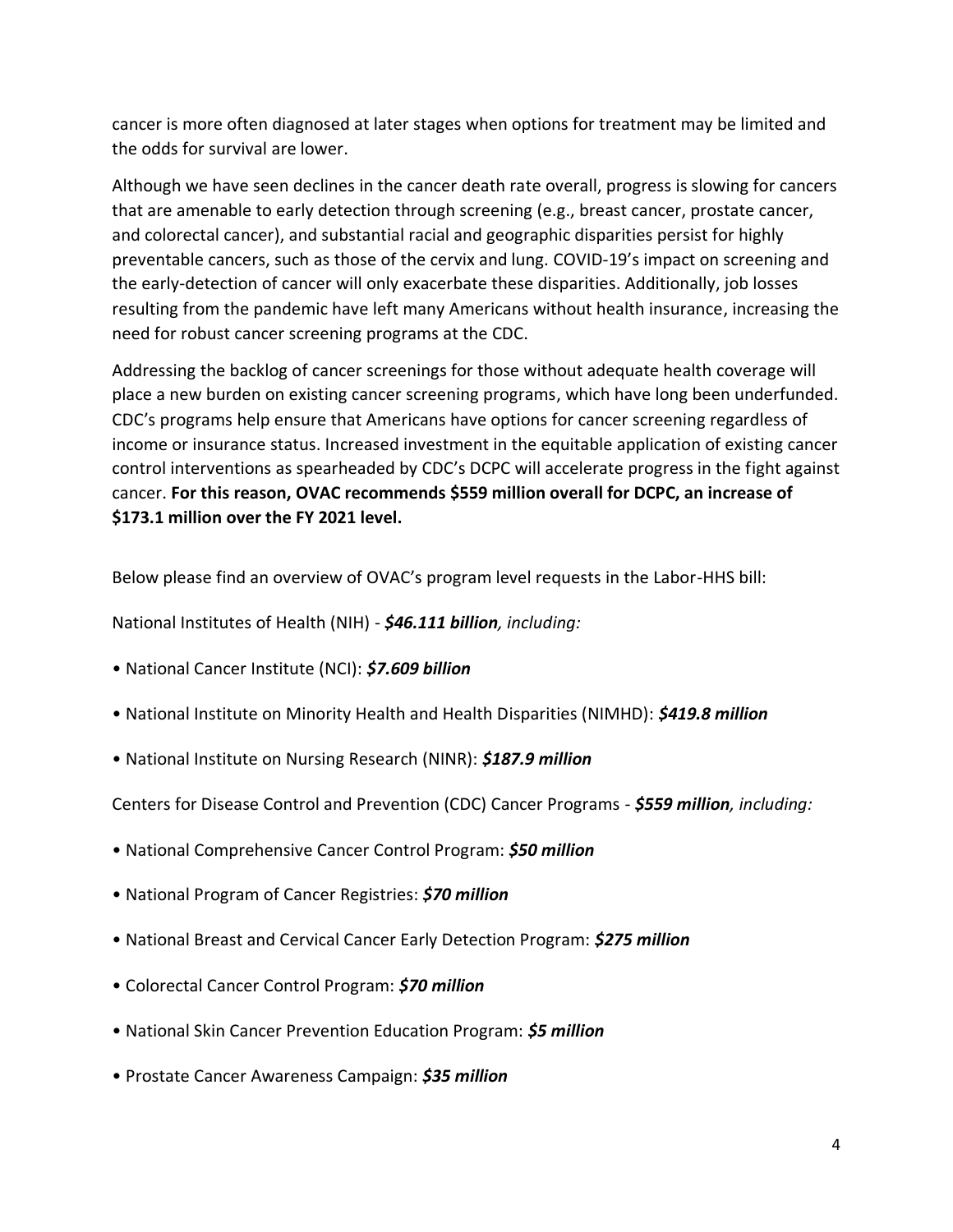- Ovarian Cancer Control Initiative: *\$13 million*
- Gynecologic Cancer and Education and Awareness (Johanna's Law): *\$15 million*
- Cancer Survivorship Resource Center: *\$900,000*

Health Resources and Services Administration (HRSA)

• Title VIII Nursing Programs: *\$270 million* 

Once again, thank you for your continued leadership on funding issues important in the fight against cancer. Funding for cancer research, prevention, survivorship, and nursing must continue to be top budget priorities in order to increase the pace of progress in the fight against cancer. OVAC once again calls on Congress to sustain our nation's commitment to cancer research and prevention by increasing support for these efforts.

Sincerely,

American Academy of Dermatology Association American Association for Cancer Research American Cancer Society Cancer Action Network American College of Surgeons Commission on Cancer American Institute for Cancer Research American Society for Radiation Oncology American Urological Association Association for Clinical Oncology Association of American Cancer Institutes Bladder Cancer Advocacy Network Cancer Support Community Charlene Miers Foundation for Cancer Research Children's Cancer Cause Deadliest Cancers Coalition Debbie's Dream Foundation: Curing Stomach Cancer Dermatology Nurses' Association Esophageal Cancer Action Network Fight Colorectal Cancer Friends of Cancer Research GO2 Foundation for Lung Cancer Hematology/Oncology Pharmacy Association Intercultural Cancer Council Coalition International Myeloma Foundation KidneyCAN Livestrong LUNGevity Foundation